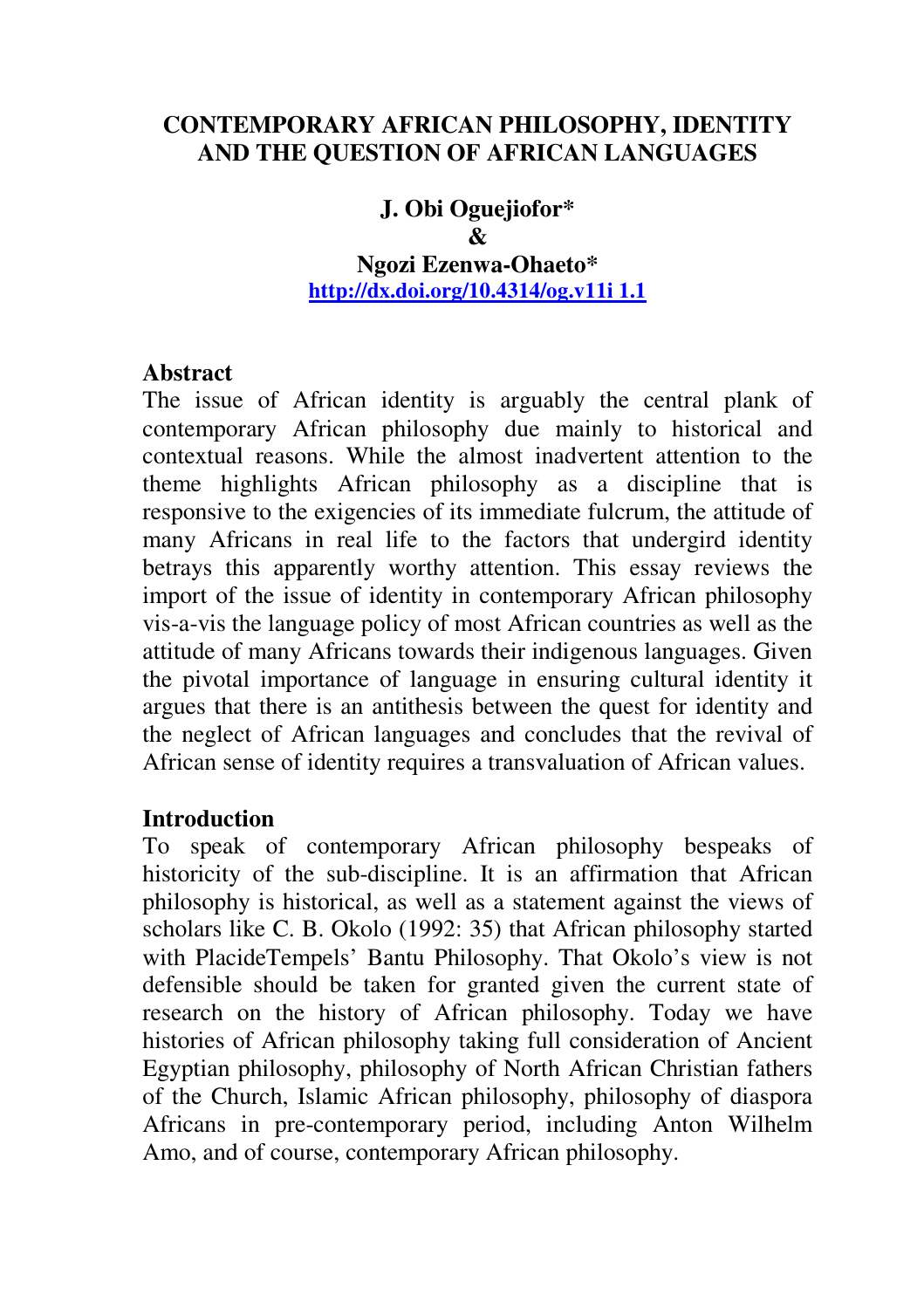Like all traditions of philosophy, all the epoch of history of African philosophy may not provide a seamless whole. Western philosophy between the end of the Ancient period and the rediscovery of Aristotle and Plato in later medieval period did not know much of Greek philosophy. Before the rediscovery of Aristotle and Plato, John of Salisbery was appalled by the level of philosophical teaching going on in some cathedral schools in Paris. Having left the place for a few years, he returned to find the same teachers rehearsing the same information they had given in his earlier visit. This is not to say that there was not serious effort at reflection. Though there is no doubt that the rediscovery of Aristotle served as a booster to philosophical learning in new medieval universities, it goes without saying that without the Greek philosophers there were thinkers who made deep philosophical reflections. What is of central importance in all these epochs of African philosophy is that each of the extant reflections is nurtured by influences which to all intent and purposes were philosophical, contextual and also African.

In terms of the influence at play in philosophical reflections, contemporary African philosophy stands out in a very special way. It is a philosophical epoch especially marked by the outcome of the encounter between Africa and Western culture, civilization and militarism. It does not mean that the influence of the West shaped the whole of contemporary African philosophy, since that epoch also takes account of Ethnophilosophy or traditional African philosophy which represents the thoughts of Africans in their milieu untainted by the later European or indeed any foreign influences. It was from such thinkers that Henry Odera Oruka was seeking to find the basis for his conviction that independent critical sages existed in Africa who were able to stand aside and make personal criticism of their culture, social practices and beliefs. Still the specificity of much of contemporary African philosophy is that it is strongly influenced by the issue of African identity. Dismas Masolo was apt in naming his book, acclaimed by Barry Hallen as the first history of African philosophy, as *African Philosophy in Search of Identity (*1994).

In this essay we explore the place of the issue of identity in contemporary African philosophy, by reviewing the origin and some of the outcome or results of the quest for identity among African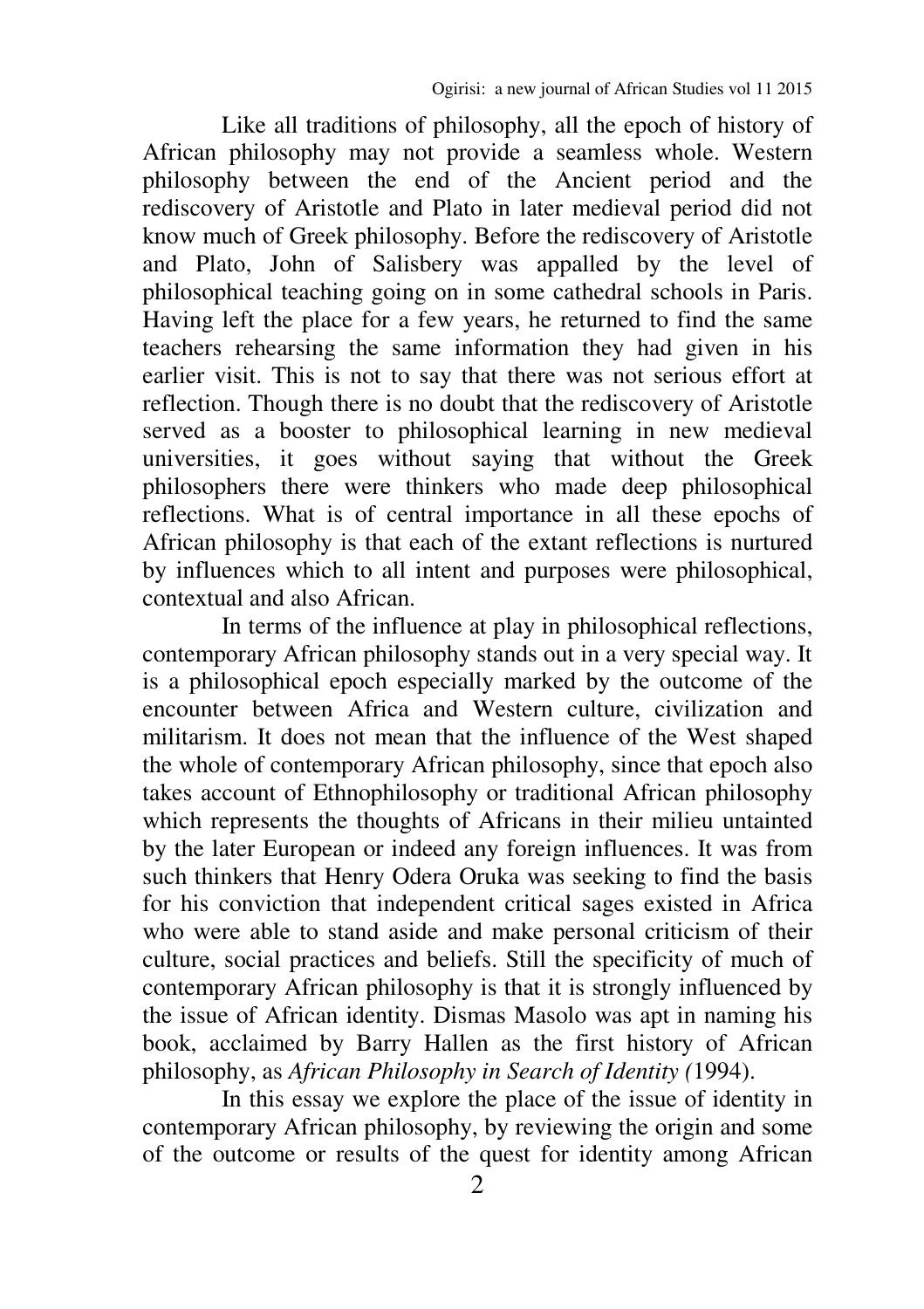philosophers. We will highlight the ambivalence or antithesis of this central issue and see how this ambivalence is clearly reflected in the position of African language in language policies as well as the practices and attitudes of Africans in general towards their numerous indigenous languages. The position of indigenous African languages vis-à-vis the quest for African identity will be used to reaffirm the position of Kwasi Wiredu that African cultures through their passage through colonialism have changed fundamentally.

## **African Identity**

The issue of identity itself and how it became the central issue in contemporary African philosophy is itself very historical. For Wiredu, the question of African identity is not an attempt to apply the metaphysical laws of identity and excluded middle. It is not whether Africans are Africans. It is rather a normative question, whether African are what they should be. Thus the question raises a negative feeling, for people do not usually spend much time in asking what they should be as a people, a country or a continent. This negativity is created by the historical experience of the African with the West, starting from the time of slavery. For Frank Snowden (1983) the classical view of blacks was not negative among ancient Europeans. His research indeed indicates that Blacks were taken by ancient Europe as models of beauty. It was after the experience of slavery that the negative conception of blacks took root. This historical event was aided by later conquest and direct colonialism by European powers aided by their obvious advantage in scientotechnology.

It should not be overlooked that just a few hundred years back, Europe had not gained its technological head-start that enabled it to virtually subjugate the rest of the known world. The trans-Atlantic slavery was necessitated by the need for cheap labour after the American continents were colonized, subjugated and exploited and more reliable work hands were needed to cultivate the vast plantations gained in this exploit. This debilitating phenomenon lasted for over 300 years and millions of Africans were shipped to the Americas and Europe.

By the time the process of capturing and enslaving Africans was started, Europe through its contacts with the rest of the world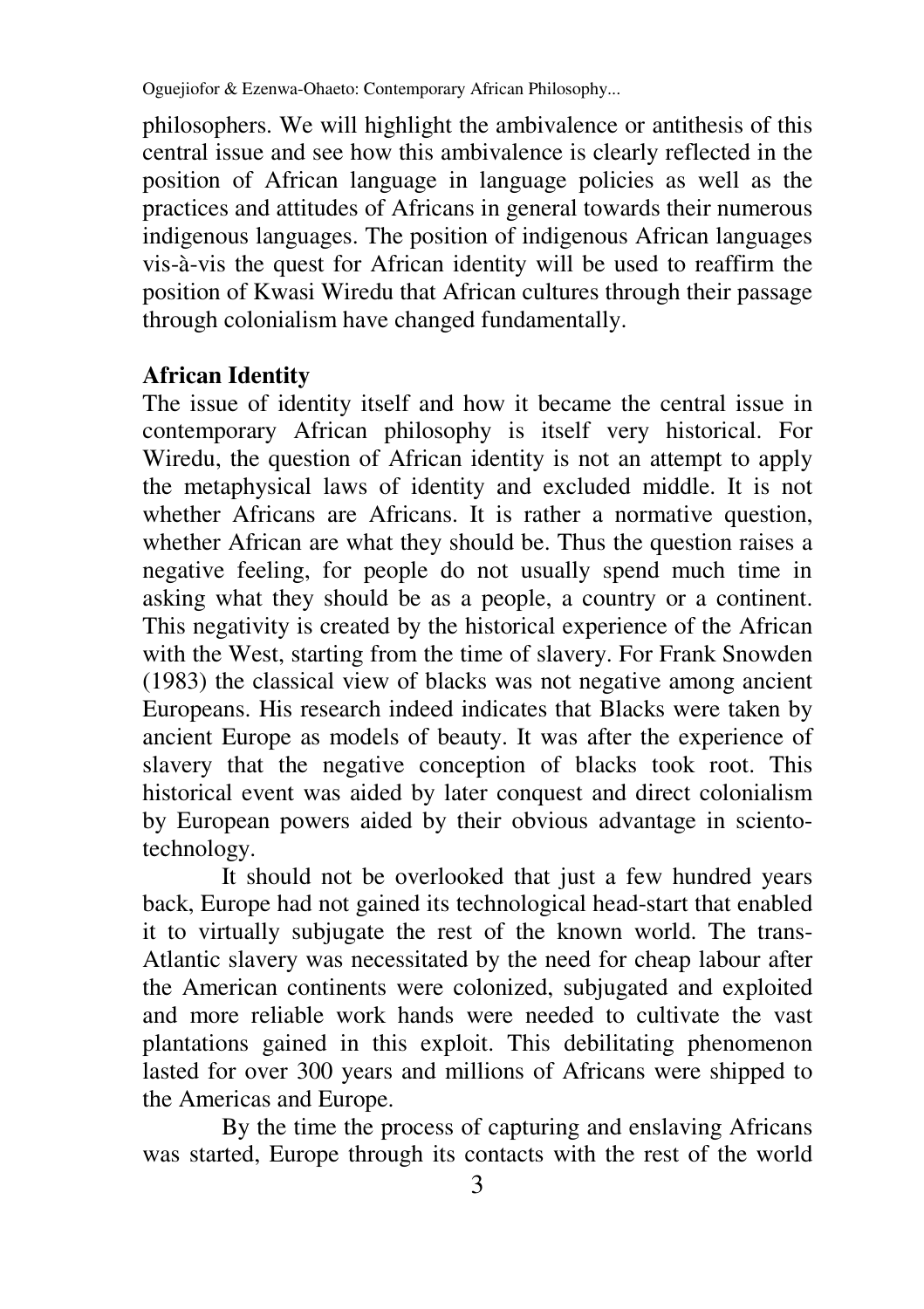had cultivated cultural triumphalism with the implication of utter denigration for other cultures and people of the world. Slave dealing was a process of complete dehumanization. The Africans who left were not only required to divest themselves of all traces of their culture, they were also divested of their humanity. They were not allowed to retain their names, speak their languages or maintain any link with their roots. While slavery had existed in the world before trans-Atlantic slavery, the special feature of the trans-Atlantic slavery was that it was linked with racism in addition to extreme cruelty and dehumanization. It is no wonder that Joseph Anene described it as the most wicked transaction in human history.(1979) Trans-Atlantic slavery had a telling effect on the way the African was seen by others, and one may add, by himself. George B. N. Ayittey asserts that slavery though at an end by 1840 "left the African persistently stigmatized as inferior." (1992: 5).

The end of trans-Atlantic slavery was quickly followed by direct colonialism. With the industrial revolution, slave labour was becoming more and more unprofitable. It was incidentally at this time that the much vaunted anti-slavery movement started to raise its voice. Slavery was first legally banned in England in 1807 but continued for some decades later. But the effects of industrialization necessitated direct colonialism in the quest for raw materials and market. These selfish ends were intellectually clothed in the pretence of civilizing mission to Africa. Africa became depicted as a dark continent that needed the promethean light from the civilization of Europe. The people were taken as inferior and needed to be raised to the level of 'civilized humanity'. Hannah Arendt was right in her view that without imperialism, past racism, like that of the Enlightenment would have disappeared had the scramble for Africa and the consequent imperialism not exposed Western humanity to fresh shocking experiences: "Imperialism would have necessitated the invention of racism as the only possible "explanation" and excuse for its deeds, even if no race-thinking had ever existed in the civilized world." (quoted in Mudimbe, 1988: 108).

Thus colonialism occluded Western self-interest and progressed with complete denigration of all that was African. To justify colonialism and cultural subjugation, Africa was presented as a continent without history, without geography, literature, culture,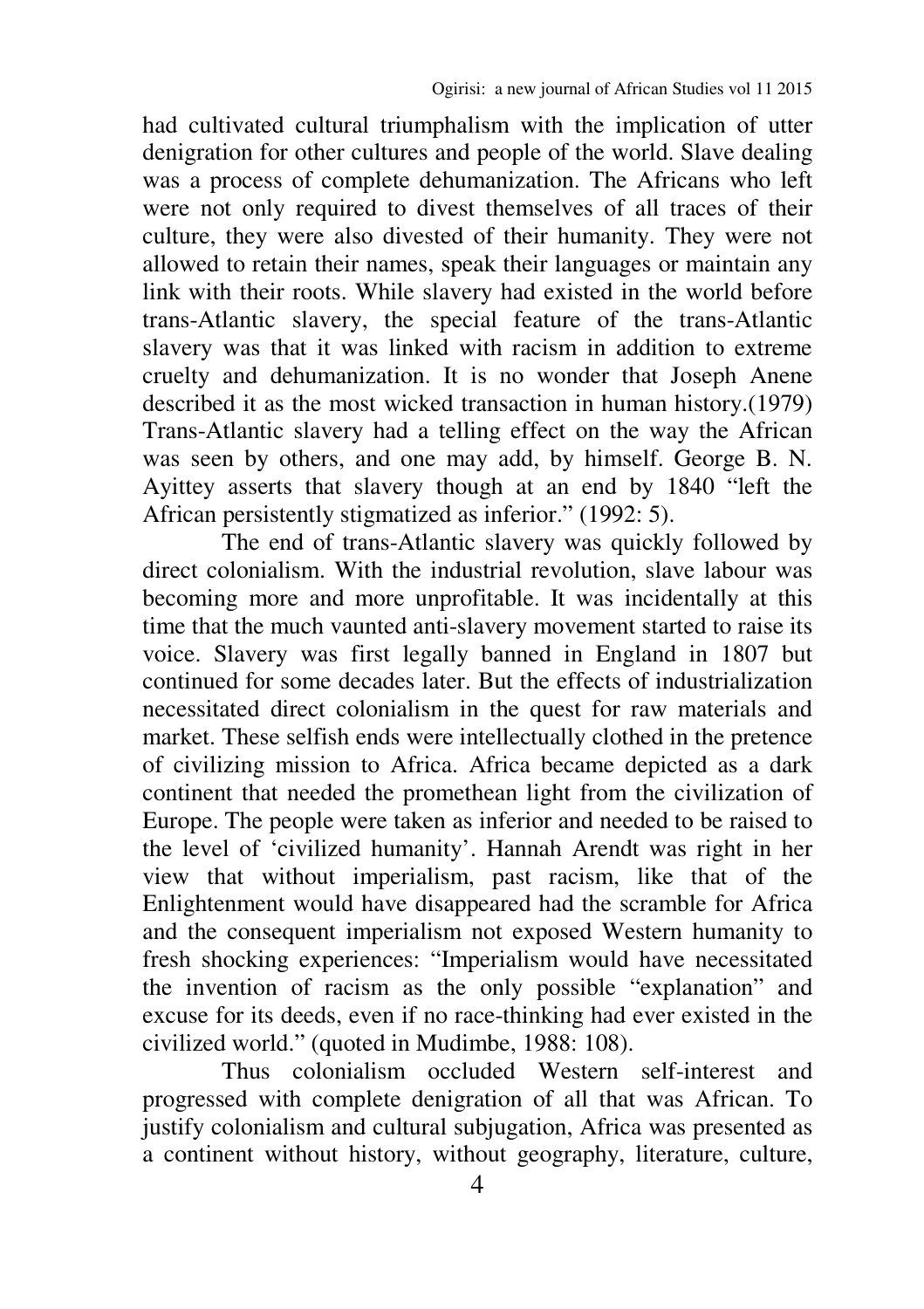civilization and of course, philosophy. The degrading effect of slavery was therefore reinforced by colonialism. In spite of the glorified conception of their discipline, most major philosophers of the West aligned themselves with the racist prejudices and misconceptions of their society vis-à-vis the African.

David Hume who had virtually no experience of blacks and of Africa was bold enough to abandon all the critical foundations of his philosophy to "suspect" that the entire African race and in fact all other human races are inferior to whites. His argument is that there was never any great nation among them, and that there was no individual great in action or speculation, no gifted manufacturer, no art and sciences among these races. He contrasts them with his own race and claimed that even the less privileged of them can some time exhibit signs of inventiveness, but the blacks that were enslaved in white countries have never shown any sign of greatness. For Hume such uniform and persistent outcome must be due to the nature of the different races. (cf Immerwahr 1992: 23) Hegel describes Africa based on the same parameters as "unhistorical continent, with no movement or development of its own." (1975: 190). After outlining his categorical imperative, Immanuel Kant did not find it contradictory to habour terrible racist views about Africans, detailing how the African could be physically abused given his toughness of his skin. (Eze: 1997)

It is notable that all these philosophers were working with the presumption of the humanity of their subject. Only a notable exception like Charle de Montesquieu clearly stated that the African was not human. His reason for this belies all his power of reflection. He was only able to describe the physical features of what was for him the typical African and concluded that it was impossible for him to take him as human, for if he was human, then the Europeans would not be qualified to be called Christians (1989). Unusual as his position may be, it is obvious that Montesquieu was more consistent at least with his Christianity than Hume, Hegel and Kant were with their philosophy. At least his position was taken in defence of the Christianity of the West and he was insightful enough to realize that they would not be Christians given their treatment of the blacks if these blacks were indeed human beings.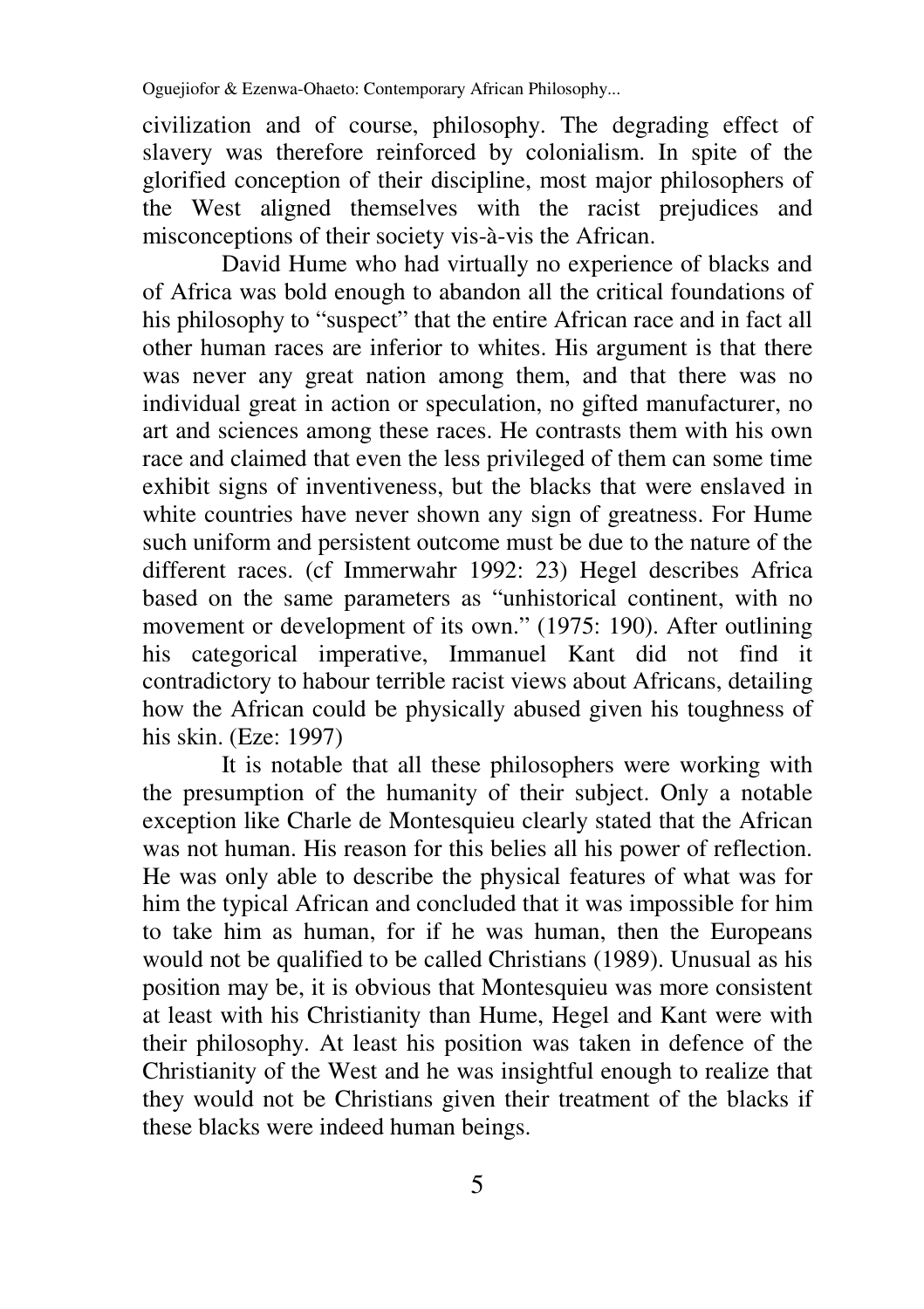Before the African, thinkers of the Enlightenment betrayed all the principles on which their epistemological project rested. But this betrayal is even more general in Western philosophy. For instance, from Augustine to Aquinas and to the modern time, Western philosophy has debated on the conditions for a just war. But throughout this period of debate what reigned was the right of conquest. Ben Ramose describes this as "I conquer, therefore I am right." It is remarkable that while Western war lords were all over the world in their quest for colonial space, hardly any notable philosopher ever spoke against their conquests in the name of the just war theory. Rather what could not be hidden was the obtuse racism of the ilk of Hume, Hegel and Kant, raising a big question mark on the acclaimed independence, objectivity, insightfulness and ultimacy of philosophical reflections in general. As late as 1916, Bertrand Russell was still arguing in his *Principles of Social Reconstruction* that Germany as a great nation had the right to colonies. It was the period of the First World War, and Russell was of the view that to respect Germany, other nations or people should be given to them to subjugate.

However, the betrayal of philosophy by its Western practitioners is not as significant as the way these entire events influenced the Africans who were subjected to them. George B. N. Ayitteh lamented that even though slavery had come to an end by 1840, it left the African permanently stigmatized as inferior (1995: 35). It is unfortunate that while external observers may think of Africans in that manner, many Africans also regard themselves as inferior as well. For Joseph Nyasanyi, the history of oppression against the African cannot but leave a strong negative impact on his psyche. He writes: "the long years of exploitation, humiliation, subjugation, vilification and utter contempt for human equality and dignity has gradually and progressively brought about a sad process of mental, spiritual and social degeneration of the colonized African." (1994: 183)

But the African that the white man encountered at the period of direct colonialism was much more confident than to think of himself as inferior to other human beings. The Igbo of Southern Nigeria can serve as just one example here. In 1906 Colonel Kembal wrote that Igboland was the most troublesome part of Nigeria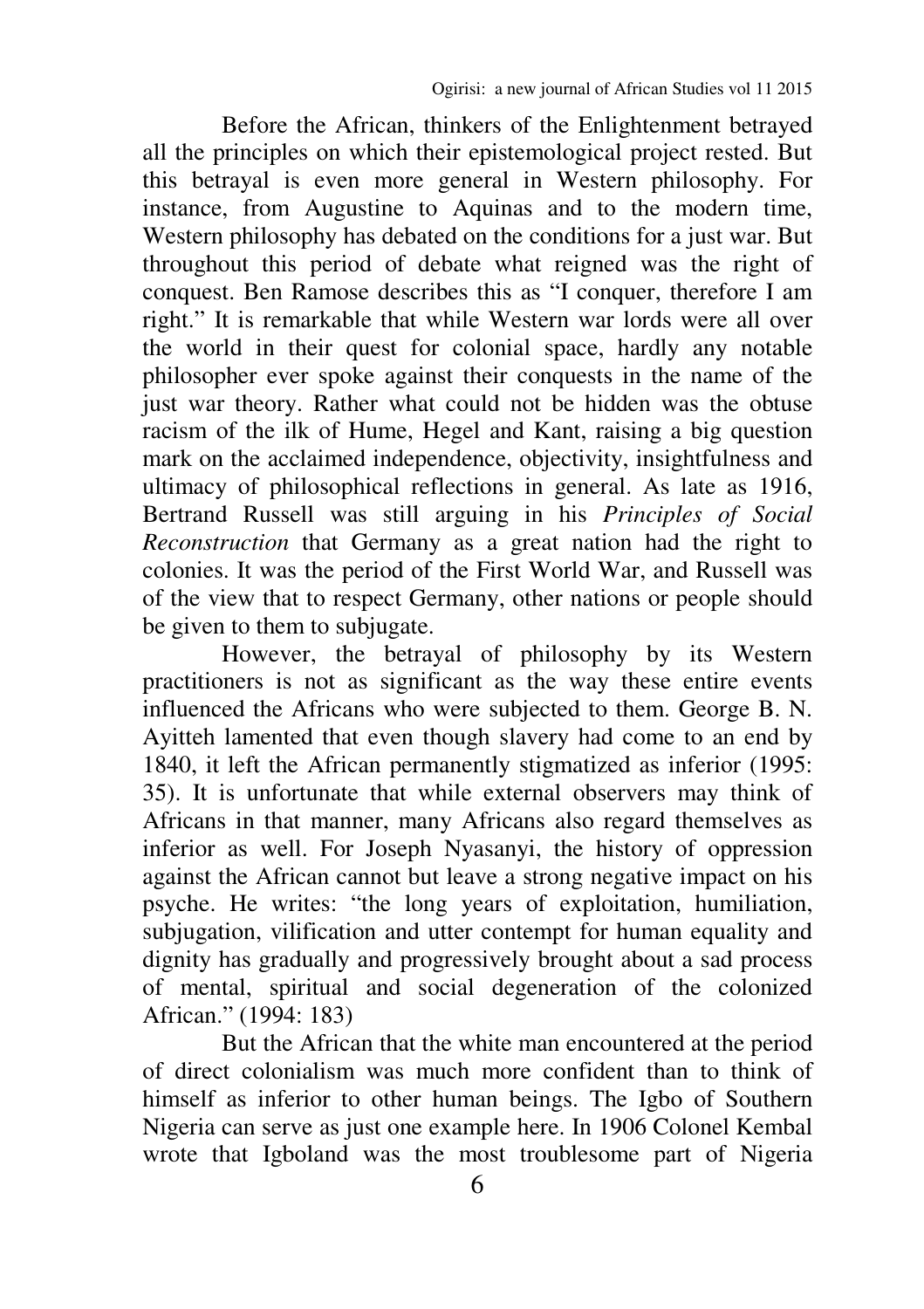(Isichei, E.: 1973). In 1937 a colonial anthropologist C. K. Meek congratulated the colonial government for its effort in bringing peace in Igboland because for him, they were the "most lawless part of Nigeria." (1937: xiii) This attitude of the Igbo can very easily be seen to be an outcrop of their native egalitarianism and republicanism. The Igbo practiced a democratic system that was so complete that it is hardly replicable in any other place. James Africanus Horton a descendant of Igbo recaptives in Sierra Leone wrote of the Igbo: "The Egboes cannot be driven to an act; they are most stubborn and bull-headed, but with kindness they could be made to do anything, even to deny themselves of their comfort." (J. A. Horton in T. Hodgkin, 1975: 352). This attitude is very much backed by their democratic ethos which another colonial anthropologist Sylvia Leith-Ross expressed as follows: "So natural did it seem to find autocracy in some form or other wherever one went in Africa that it was impossible even to imagine a democracy so absolute as that of the Igbo." (Leith-Ross, S., 1939: 67)

This general feature of self-confidence and independence can be exemplified in the Izzi people of Ebonyi State of Nigeria. During the era of colonial conquest, the Izzi people could not stomach the subjugation of a foreign power over their people. To the colonial messenger that was sent to them they emphasized that they (the Izzi) recognized the heavens above and the earth beneath, and that apart from these two cosmic potentates, they (the Izzi) constituted the third force, and would therefore not take orders from any human authority (Oguejiofor, 2001: 41). It would be interesting to compare this pre-colonial attitude and confidence of the Izzi people with the attitude of their descendants in relation to Europeans. But this rebuff was of no consequence in the colonial subjugation of the people.

Following the encounter between Europe and Africa, the logic of conquest held sway, backed by the false claim that African had no history, no culture, no civilization. The acceptance of foreign cultures led to many telling consequences. African religion was quickly abandoned and many became Christians or Muslims. Education became Western styled and was aimed from the beginning to alienate the subject from his culture and context. European way of life became status symbol for the elite and privileged. This attitude is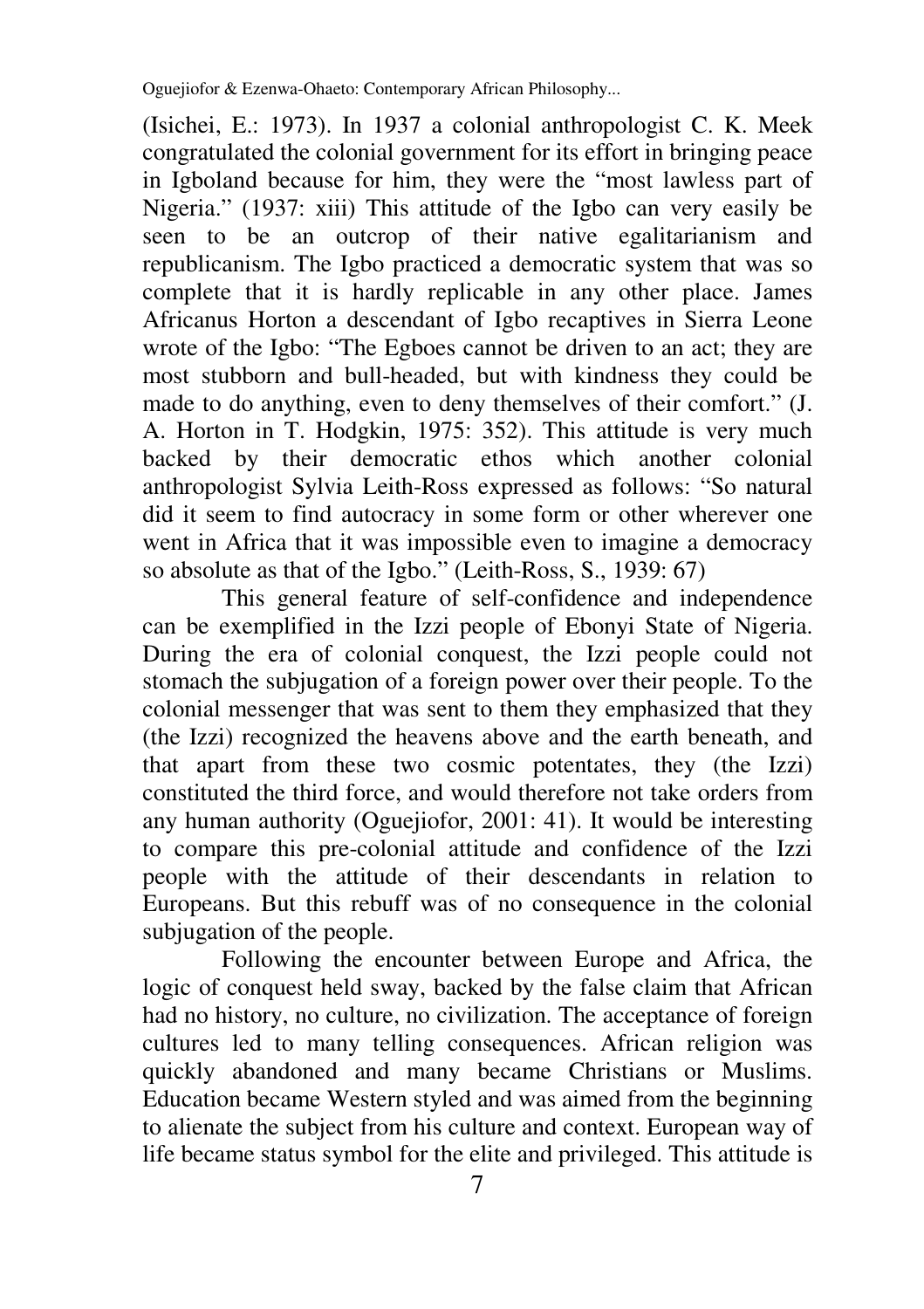reflected in some very widely used sayings among Africans: *Mbaraediekpo* (Efik: the white man is a spirit), *Bekeewuagbara* (Igbo). The flexibility in African naming custom ensured that this attitude towards the white man and his ways also entered into many African names. In addition to bearing foreign names as sign of entrance into new religions, some Africans were named in adulation of the white man: Bature (Hausa: white man), Onyiboka (Igbo: white man is greater), Nwabekee (Igbo: child of the white man).

#### **Identity and Contemporary African Philosophy**

In effect the above is the terrain in which contemporary African philosophy found itself. It is commendable that from the beginning it took that situation very seriously, and faced its consequences. As far back as the 19the Century, Edward Wilmot Blyden had started calling attention to the special feature of Africans as a race with a goal which it will be suicidal to check. It is for him like a mission that must be fulfilled. He called for the unity of Africa and Africans, and became known as the father of Pan-Africanism. Blyden encouraged African Americans to return to Africa and help in the building of the continent, and this was part of his adherence to the movement of Ethiopianism one of which notable advocates he was. Blyden was also one of the earliest forebears of the concept of African personality and inveighs against those who would advocate the unity of all humanity in the following words:

> Let us do away with the sentiment of Race. Let us do away with our African personality and be lost, if possible in another race." This is as wise or as philosophical as to say, let us do away with gravitation, with heat and cold and sunshine and rain. Of course, the Race in which these persons would be absorbed is the dominant race, before which, in cringing self-surrender and ignoble selfsuppression they lie in prostrate admiration.

While W. E. B. Dubois and others were working and arguing for racial equality, Blyden and later Malcom X wanted a space for themselves as Africans because of the distrust engendered by years of subjugation and racial prejudice. It was impossible to believe that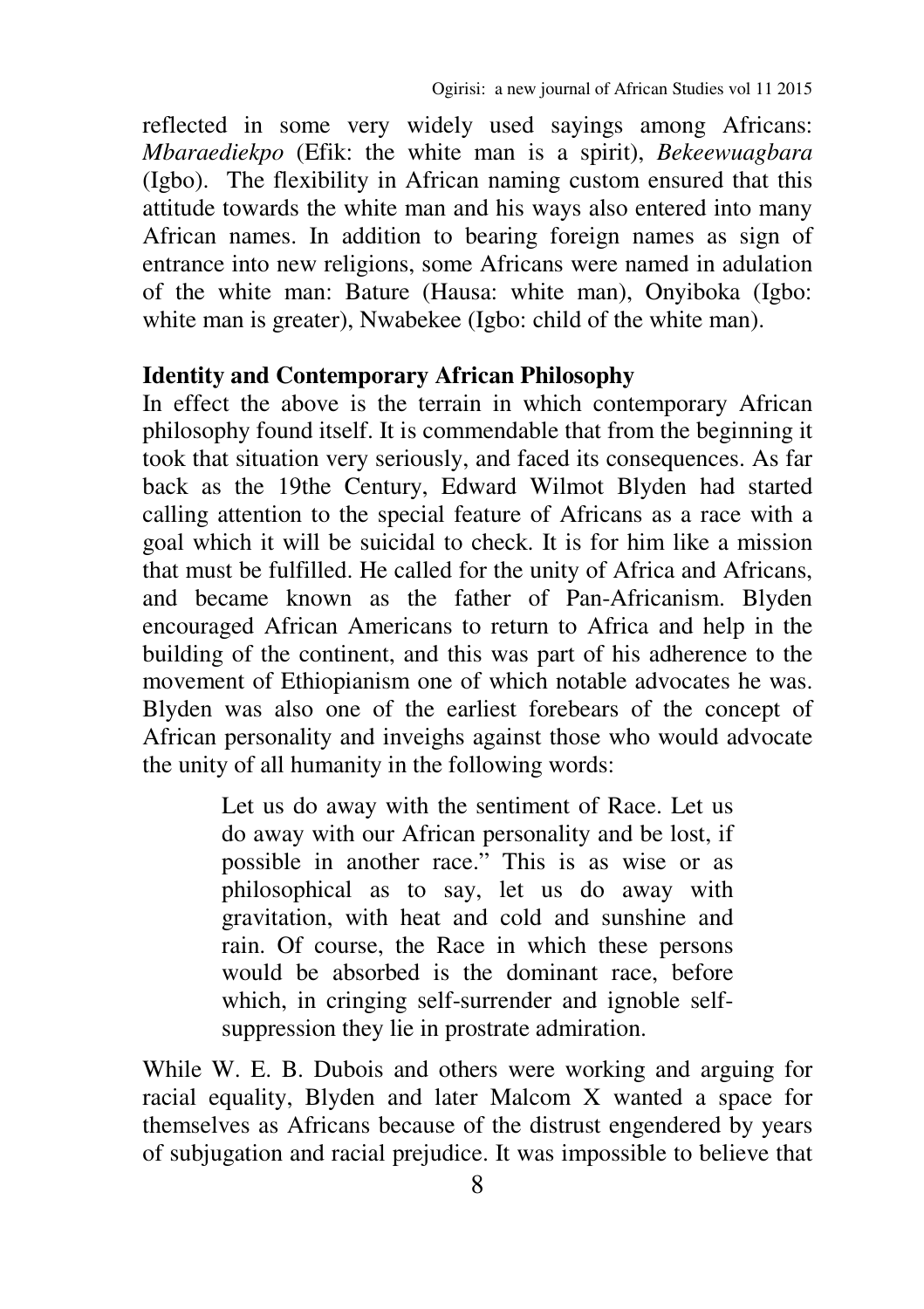egalitarianism and social justice was possible in the thwarted racial relationship that reigned in the new world.

Much later Placide Tempels would give the quest for African identity a more manifest philosophical foothold by his book *Bantu Philosophy*. Tempels was moved by his better understanding of the Bantu after ten years of missionary work among them. Much as his book was praised, it is in reality a paternalistic attempt to outline the thought of the Bantu with their hidden logic. Tempels' aim was to help missionaries to evangelize better and colonialist to better colonise. His research was motivated by the conviction that philosophy was a cultural universal and so every culture must have a philosophy by which it lives. In fact the presence of philosophy was linked to the humanity of the human, and so Tempels became also the first person to use philosophy as a means of affirming African humanity. Thus for him if primitive people had no philosophy, then they would be removed from the category of humanity. Even though his fellow Europeans in Congo failed to understand him, his book became a lightning rod to many of African thinkers of the time.

Alioune Diop, the writer of the preface to the French edition described Bantu Philosophy as "the most decisive work he had ever read." Leopold Senghor aped its doctrine as an authentic sample of African metaphysics copying the whole gamut of the theory of vital force and its influence on the activities and life of all beings. (1965: 36 – 37) Diop's and Senghor's adulation of *Bantu Philosophy* is a throwback to their assimilationist background. They were products of French colonial policy which effectively created classes of human beings within their domain. The assimilés were the privileged class, with all the pecks of this class. The Africans who enjoyed that luxury were nevertheless alienated. Senghor gave expression to this alienation in his poetry one of which reads: "Yesterday was All Saints, the solemn anniversary of all the dead … In all the cemeteries, there was no one to remember." Senghor was overwhelmed by the necessity for a culture or a people to contribute something to global civilization. Any culture that has nothing worthwhile to contribute; no "unique message which only they can proclaim" becomes a museum piece (1965: 98). That underlies his insistence on blackness and its beauty, objectified, something different!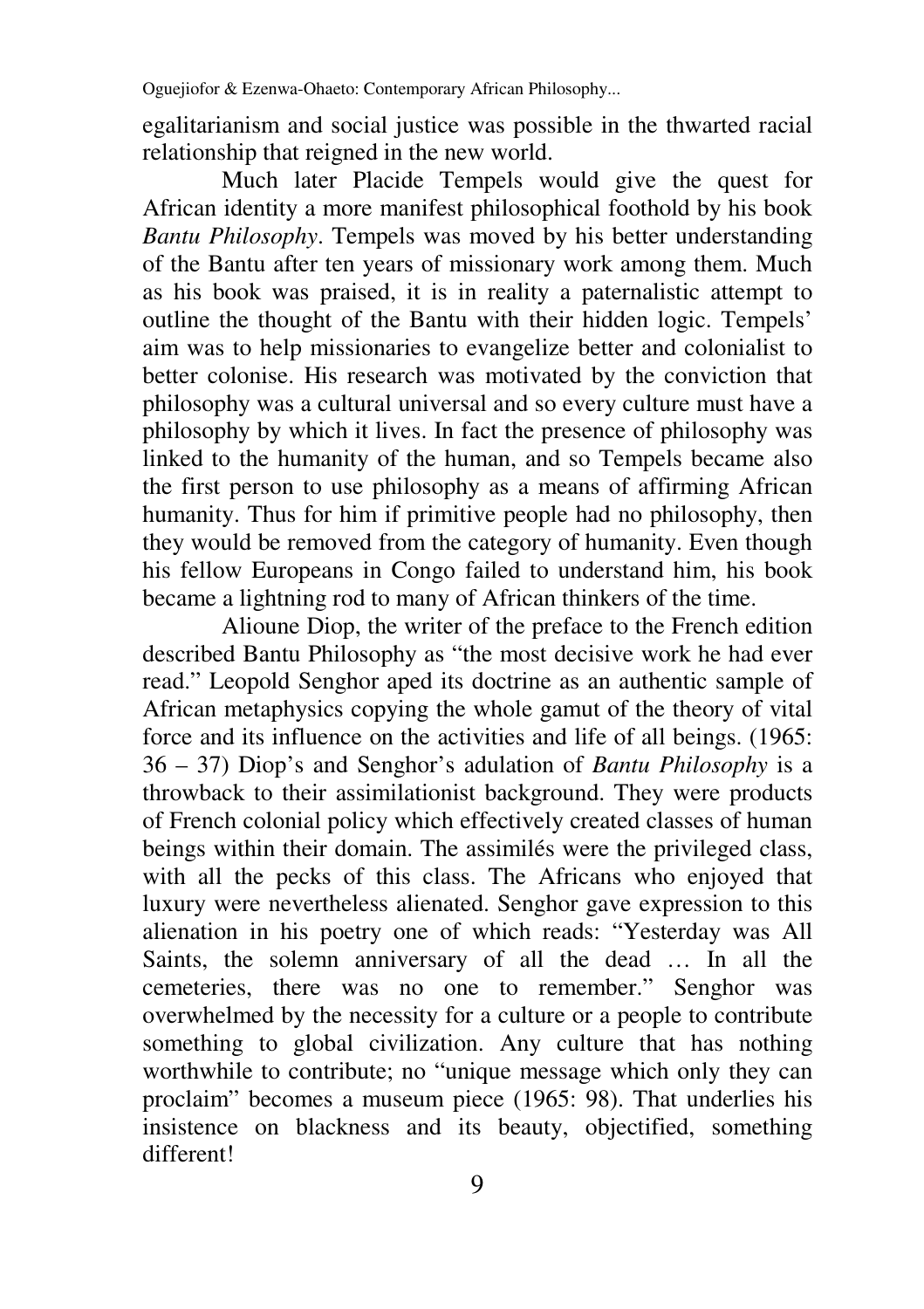It was also on the necessity of difference that reason becomes Hellenic and emotion becomes African, a position for which Senghor has been most severely, and sometimes unfairly criticized. Without knowing it, Senghor played into the logic of the Otherness of the Other, which was the base of the European justification of colonial subjugation and the right of conquest. Negritude was "enveloped and specified within the Otherness of the Other as projected by European metaphysical and delusionary selfconception" (Serequeberhan, 1994: 46). Senghor bought into Levy-Bruhl's pre-logism of the African in his eagerness to exhibit his specificity. For him, the European:

> takes pleasure in recognizing the world through the reproduction of the object … the African from knowing it vitally through image and rhythm. With the European the cords of the senses lead to the heart and the head, with the African Negro to the heart and the belly. (Senghor, 1956: 58).

That is not to say that he was altogether boxed into the corner of Negritude. Senghor was an accomplished Francophile who never tired of praising Latinité and Arabité. He had a very wide horizon in which every culture will play an important and specific role. He was thus universalist or globalist but with the insistence that Africa must have a place, a respectable place by bringing something to the table. He is convinced that only by so doing that the continent will take its place in the civilization of the universal: "that panhuman convergence towards which mankind is tending." (Ba, 1973: 153)

More professional philosophers started academic philosophy in modern African universities by first arguing whether Africa had a philosophy and if so what its nature should be. It was an attempt to give answer to the hidden question of humanity raised by Tempels' *Bantu Philosophy*. It is from this debate that different currents emerged in contemporary African philosophy. Ethnophilosophy followed the lead given by Tempels and Marcel Griaule's*Converstion with Ogotemmeli*. (1965) They argued forcefully that philosophy is universal and Africa must also have its philosophy to be found in its folklore, folktales, proverbs, myths,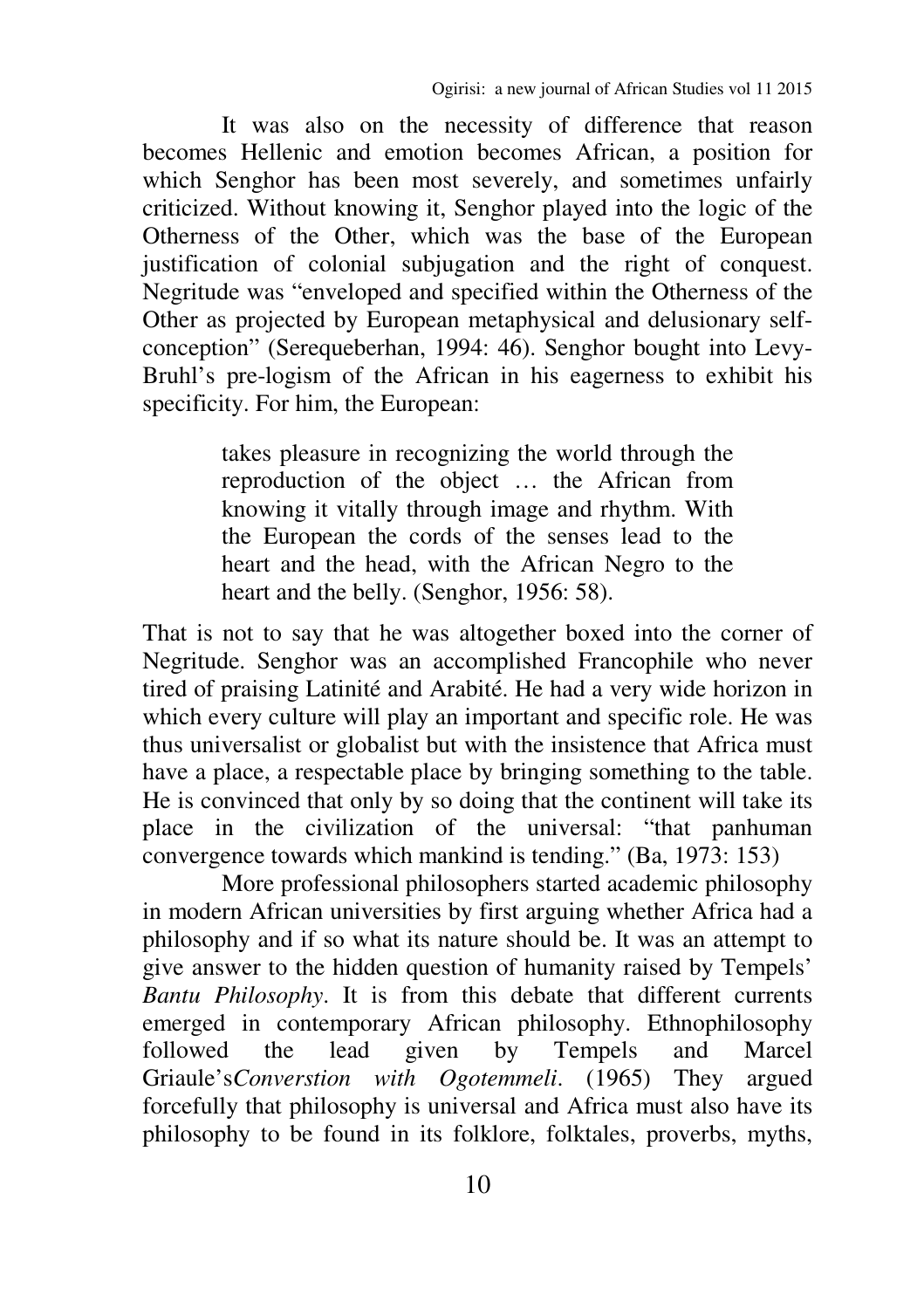religion, etc. The self-acclaimed professional group insisted that philosophy was a critical enterprise and Kwasi Wiredu distinguished between first and second order reflections placing philosophy in the domain of the second order which uses the first order as a starting point. Okere's hermeneutical movement is akin to this, distinguishing between philosophy and non-philosophy, with nonphilosophy roughly represented by Wiredu's first order reflections.

Henry Odera Oruka bought into the ideas of critical professional philosophy with the proviso that these existed even in African traditional settings unencumbered by colonial and missionary influence. His aim was to fish out these critical sages and present them as the philosophers of a continent in a deep quest. Thinkers of the Nationalist ideological current can be said to be philosophers in spite of themselves since hardly any of them had the slightest philosophical pretension. They were foisted on the terrain to give vent to the idea that we must also have our own political theorists. But the historical current made its aim of fostering African identity as clear as possible. Its project was to trace African philosophy to the patrimony of Ancient Egypt and so prove that even Western philosophy through the mediation of its fulcrum, Ancient Greece, owes its root to philosophy of Ancient Egyptians. George G. James asserted that the end of his research in *Stolen Legacy* (1954) was to convince young blacks that their ancestors left respectable philosophical reflections appropriated by Ancient Greece, and thus to enable them develop self confidence in the actual world. James' *Stolen Legacy* is therefore squarely in the service of African identity which as we have pointed out is the guiding principle of philosophic reflections in contemporary Africa.

It is in the intellectual context of subjugation and denigration that this question of identity finds its root. Philosophy of African identity was therefore a bold attempt at self-assertion, selfreassurance and in fact the affirmation of humanity of the African in line with Tempels' argument. For Serequeberhan, philosophy was "tacitly privileged as the true measure of the humanity of the human as such." (1994: 3). This is itself is the outcrop of the presupposition that reason was the sole preserve of Western or European humanity. Since those who were not logocentric or those who were emotive could not have a philosophy, it became axiomatic that the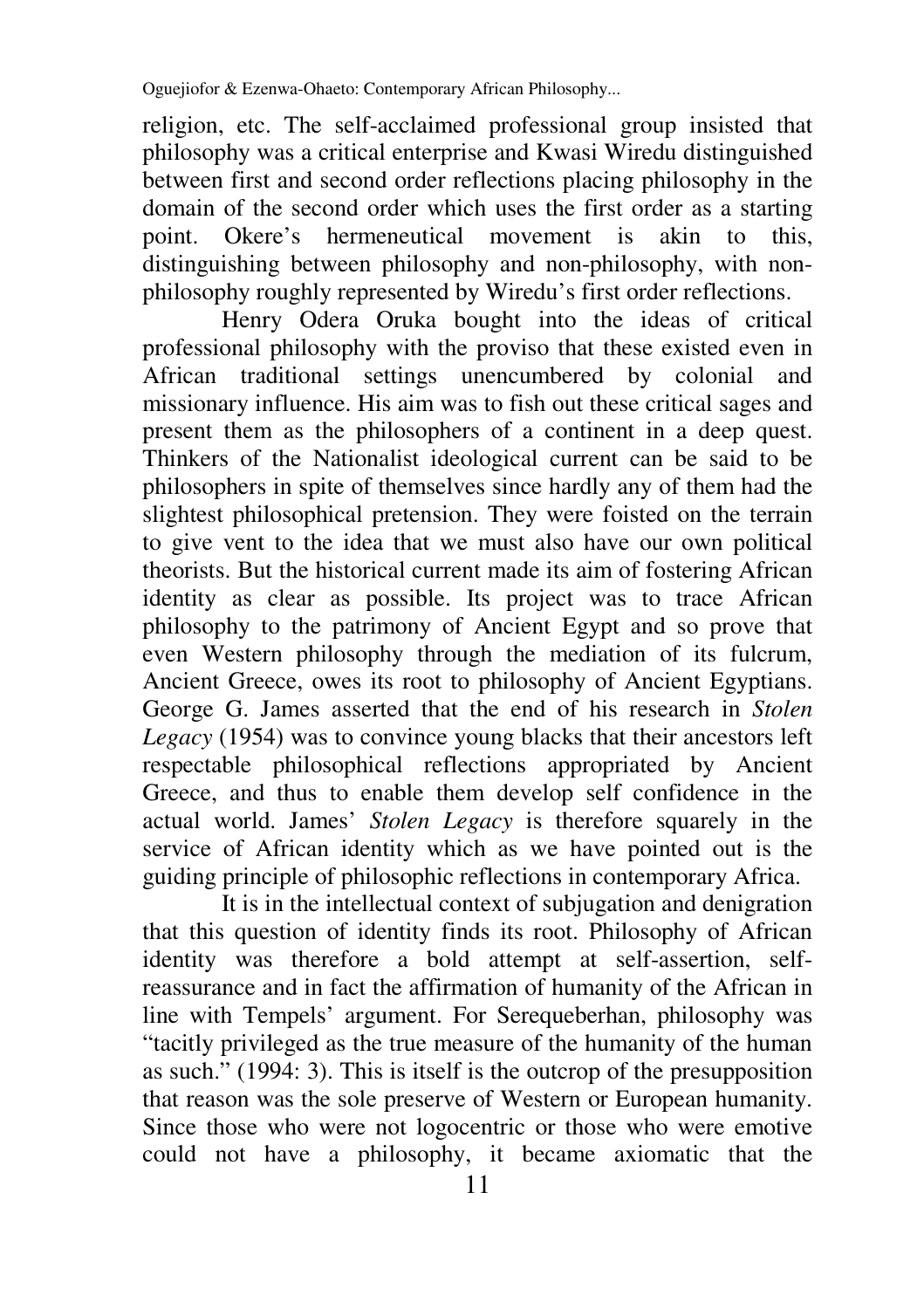philosophy loaded with honorific sense became the highest expression of the humanity of the human. But these conclusions were reached, in the words of Serequeberhan "without even the benefit of an argument" but nevertheless African philosophic discourse acquired the aim of "redeeming the humanity of the human in colonized African existence." (p.3). This background also serves as a focus for contemporary African philosophy. For Eboussi-Boulaga, philosophy in this sense becomes a desire to attest to a contested humanity (undesird'attesterunehumanitéconstestée) (1977: 7).

### **African Identity and African Languages**

Given this strong concentration on the question of identity and of African humanity, it becomes necessary to ask how seriously the issue was taken in practical life to obviate the great questions raised by what Eboussi-Boulaga called contested humanity. Here let us concentrate on the place of African language vis-à-vis colonial languages in most African countries. This issue helps to see the extent that the alienation of African humanity by the consequences of colonial encounter is viewed with seriousness beyond the bounds of philosophic reflections. Language is not only the vehicle of culture; it is also very significant in constructing self-identity, serving to "construct our sense of ourselves – our subjectivity." (Norton, B. 2013: 32). Subjectivity itself is discursively constructed within both social and historical context. Consequently, identity is constructed by and through language:

> By extension every time language learners speak, they are not only exchanging information with members of the target language community, they are also organising and reorganising a sense of who they are and how they relate to the social world. As such they are engaged in identity construction and negotiation. (Norton, B. 2013: 33)

This special connection between language, cultural and personal identity speaks volume about the state of African indigenous languages today. First it is notable that there is hardly any African country where the language of education is an African language. In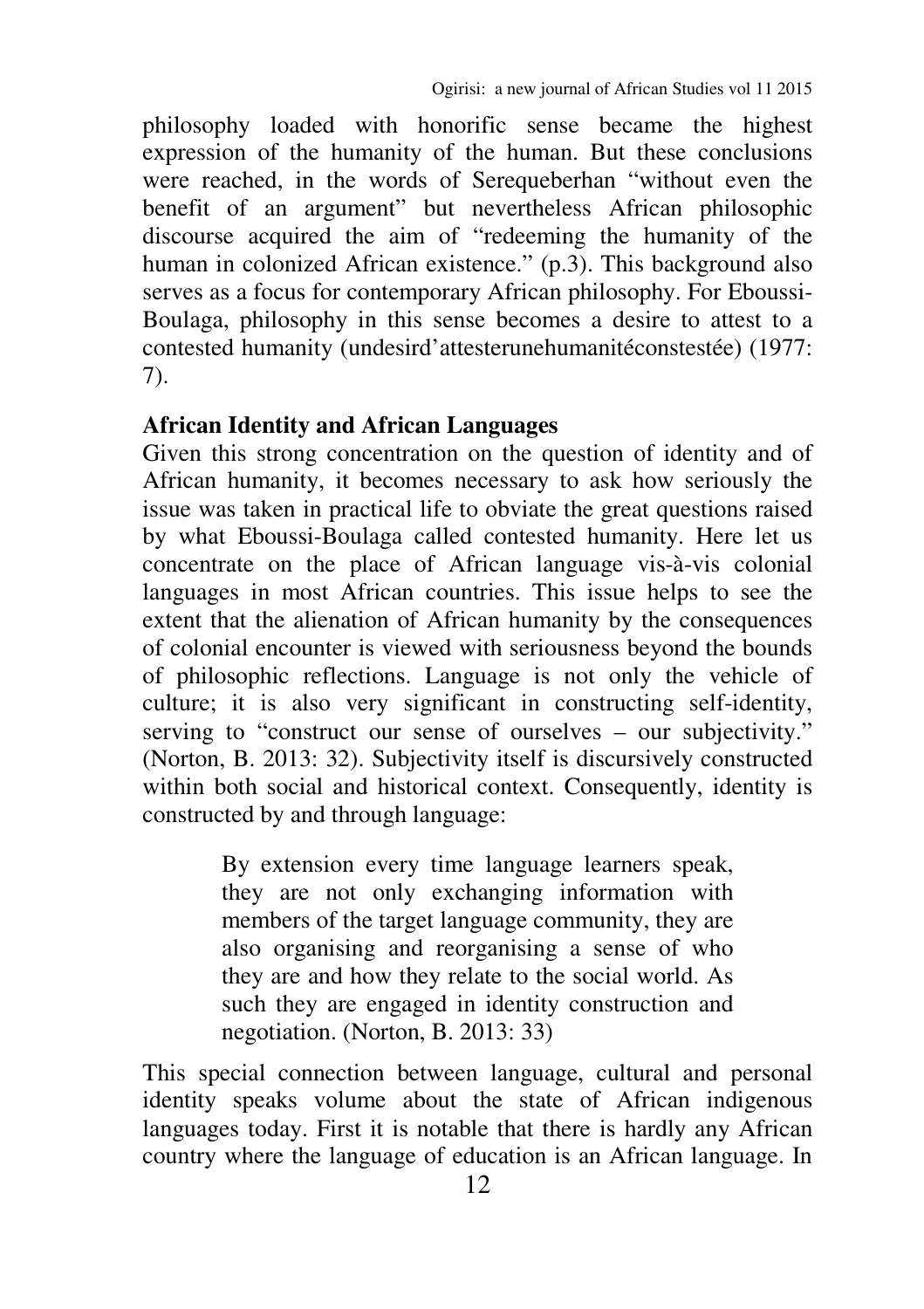South Africa, the two languages which are used are Afrikaans and English. While Afrikaans can in some sense be called an African language, it is nevertheless one that has its roots in Dutch and Flemish of Holland and Belgium. To the extent that Afrikaans is an African language to that extent is it the only African language that is the language of instruction in any African university. Even below the tertiary level of education, the consistent behaviour is to use English as language of instruction even from nursery school.Most often the argument in defence of this practice is that foreign colonial language gives their learners greater opportunity for the future; their mastery gives more assurance of obtaining jobs in the former colonies where they are used.

The pervasive use of colonial languages often occludes the fact that in most African countries, less than 50% of the population are able to use the dominant colonial language. This means that in reality excessive concentration on the use of these languages is a hindrance to grass-root communication in many African countries. The realization of the awkward situation has nudged many countries to adopt the use of African languages at the primary levels of education, but this is often not adhered to and so teachers continue to teach children in nursery and primary schools in foreign or colonial languages in contravention of government policy on education. This point cannot be made more poignantly than in the following statement which refers specifically to the Nigerian and Igbo situation:

> It is a sign of irresponsibility and a mark of inefficiency on the part of the government to abandon a policy as important as that of language, a policy that was made by government herself, which has direct implication on education, at the hands of business people. School proprietors and even government-owned schools absolutely pay no heed to the policy and the government pretends to be completely ignorant of the happenings in the schools who flout the stipulations and proviso of the policy. Government ineptitude towards the implementation of language policy is slowly and steadily destroying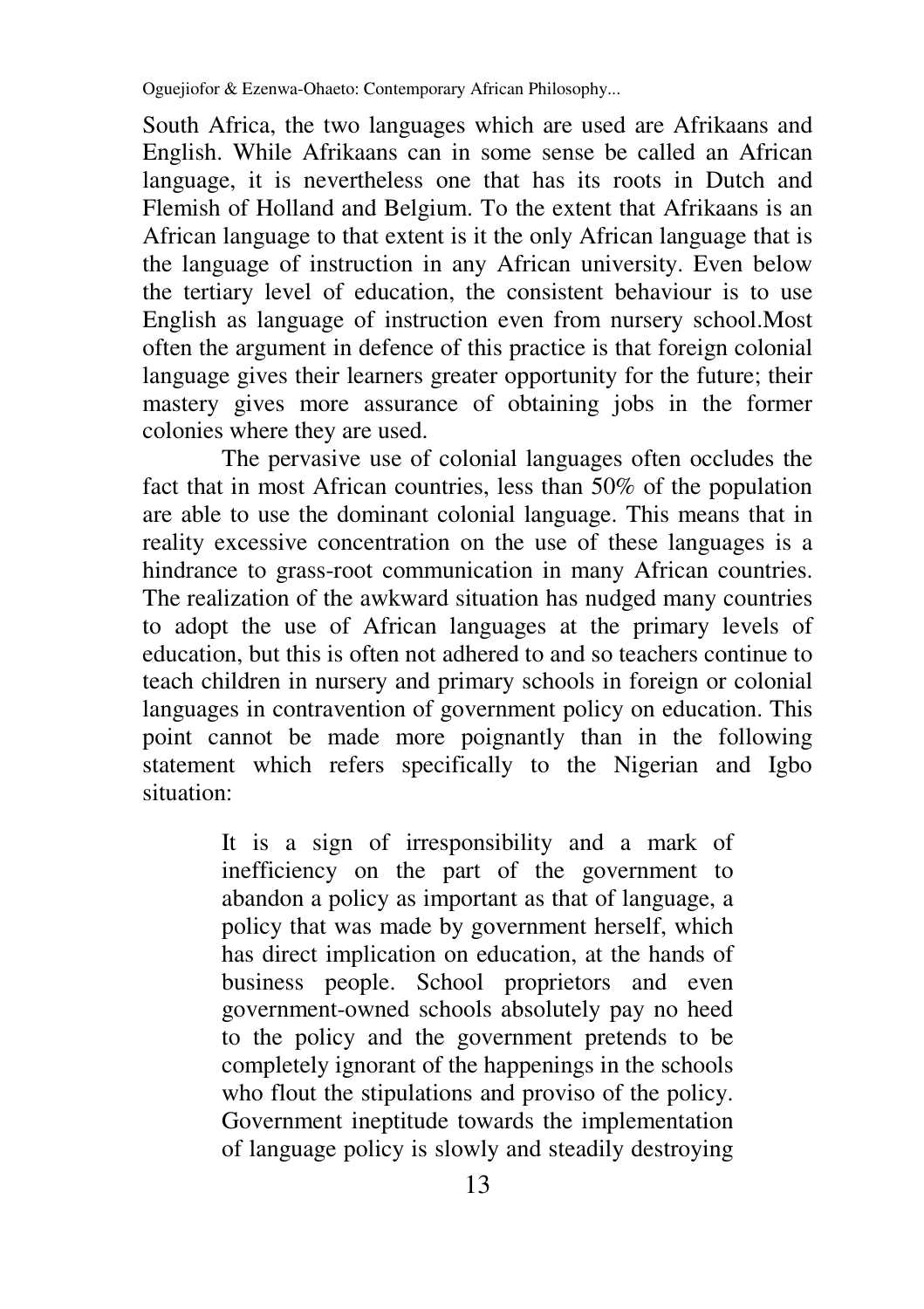Igbo language and culture. (Ezenwa-Ohaeto & Akujobi, 2013: 47)

An even more aberrant situation is the increasing number of children born and bred in big African cities that are unable to speak any African language. Their language of education is the foreign colonial language, which is also their language of communication at home. The result is that these children of the ignorant elite spend their most impressive years within Africa, and in towns where 80 to 90 percent of the population speak such a language and remain ignorant of it. It means that many of such children are completely ignorant of any African language. Irrespective of government educational policy of the particular country, this attitude explains better the dismal state of many African indigenous languages in relation to colonial languages. It must therefore not be forgotten that attitudes to languages tell more about those who use the language and also the use of the language: "people generally do not hold opinions about languages in vacuum. They develop attitudes towards languages which indicate their views about those who speak the languages, and the context and functions with which they are associated." (Norton: 410)

What this means is that in relation to the philosophical quest for African identity, the African has changed very significantly that one can no longer speak reasonably of an African culture without reference to the view of the people about that culture or their attitude to it. Language is a vehicle of culture and ultimately the attitude of the people to their culture will influence their attitude to their language. This attitude is always determined by the expectation of future benefits or advantages. It is reported for instance that in 1940 the Colonial Administrator of Northern Nigeria was convinced to introduce English in the educational system in his region by the Emirs of six Emirates. They were quoted as telling the colonialist that even though they recognized the religious importance of Arabic, "knowledge of English is 'Cigaba', i.e. progress." (MobolajiAdekunle, p. 63)

While the opinion of the Emirs is significant, and while the subsequent developments have followed their guideline, it goes without saying that there is more to the state of African languages in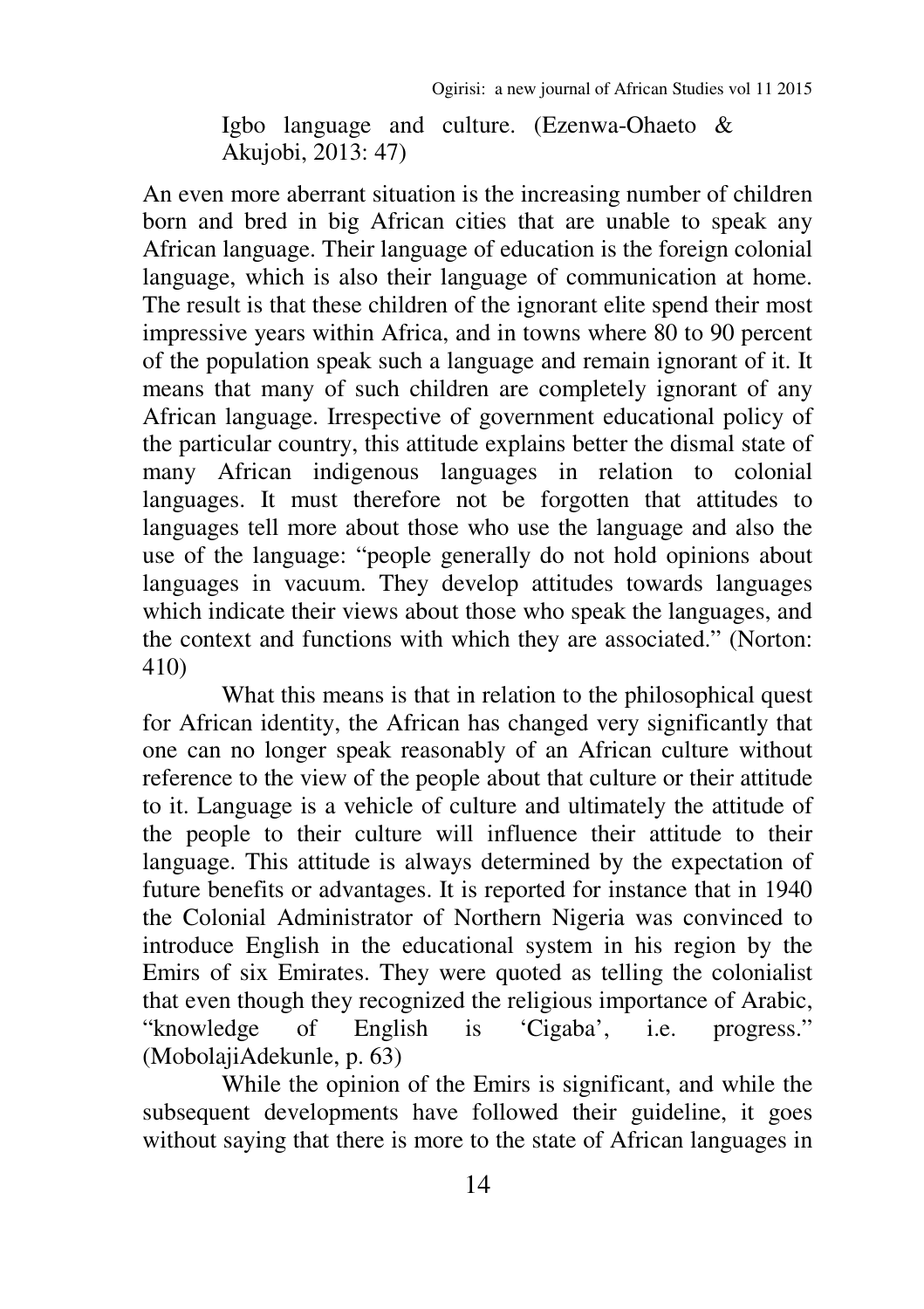relation to the quest for African identity in contemporary African philosophy. Language policies in Africa as well as the attitude of the people to their languages are good mirrors of the extent to which African cultures were impacted by colonialism. In an interesting article, Kwasi Wiredu outlined what he called the paradox of culture change. Cultures can change their kernel without changing. But when they change their gab they have changed fundamentally. Wiredu concluded that since African cultures have been changing their gabs, they have changed for good. There may be arguments to defend the reluctance of Africans to use their native languages as lingua franca and as languages of instruction including that these languages lack the necessary modern vocabularies. But no language is static. Like culture itself all languages mutate over time, especially by the addition of new vocabularies. The colonial languages, especially English and French have more foreign words than practically all other languages. The main reason why African languages are still not used as languages of instruction in school and why some educated Africans prefer that their children are not speakers of their language is that foreign and colonial languages have become status symbol in the colonized African mentality. The situation is such that in some quarters it is queerly taken to be a sign of special status when African children are not able to speak their native languages. Our view is that the mentality that gives rise to such incomprehensible phenomenon is the hidden background of the failure of African educational institutions to use African languages as their languages of instruction, and the failure of African governments to effectively use African languages as lingua franca.

What it means is that the task which contemporary African philosophy has received mainly on account of its context of evolution is really an uphill task. Most Africans in addition to their cultural hybridism are also of the silent conviction that what they inherited from their colonial past is superior and language is only one of these. The primary direction of contemporary African philosophy should be first and foremost to seek a trans-valuation of African values. Success in this process will ensure a more fruitful quest for African identity.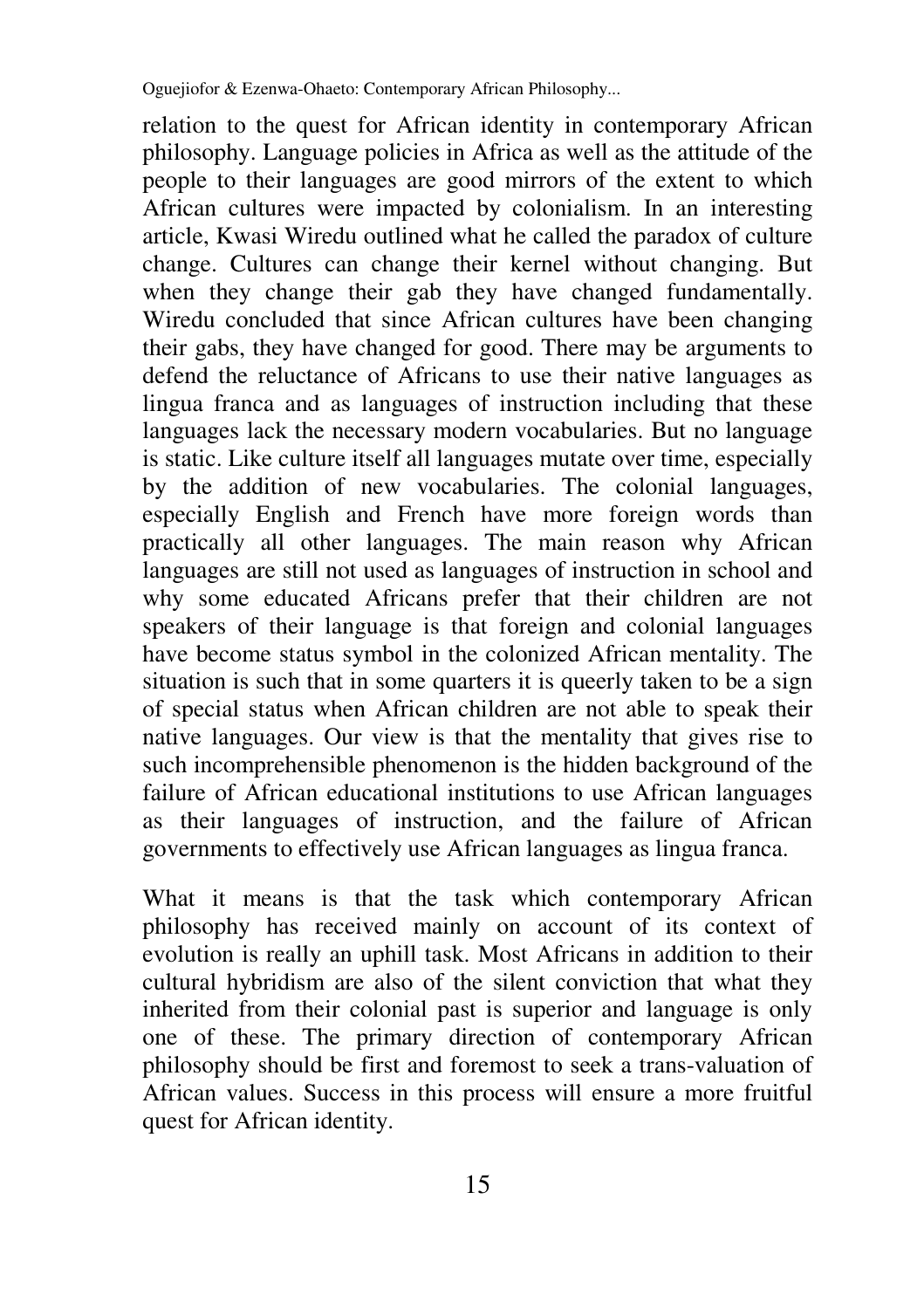**\*J. Obi Oguejiofor,** Department of Philosophy, Nnamdi Azikiwe University, Awka

**\*Ngozi Ezenwa-Ohaeto,** Department of English Language and Literature, Nnamdi Azikiwe University, Awka

## **Bibliography**

Adekunle, M. 1995. "English in Nigeria: Attitudes, Policy and Communicative Realities," New English: A West African Perspective, Ayo Gbamgbose et al ed. Ibadan, Mosuro.

Ayitteh, GB. 1992. *Africa Betrayed*. New York: St. Martin's Press.

Bâ, SW. 1973.*The Concept of Negritude in the Poetry of Léopold Sédar Senghor*. Princeton: PrincetonUniversity Press.

Bodunrin, PO. (ed.) 1985.*Philosophy in Africa: Trends and Perspectives*. Ile Ife: University of Ife Press.

Boulaga, FE. 1977. *La crise de muntu: AuthenticitéAfricaineet la philosphie*. Paris: PrésenceAfricaine.

Diamond, J. 1999. *Guns, germs and steel: The fate of human societies.*London: W. W. Norton and Company.

Eze, EC. 2002. *Achieving our humanity: The idea of the postracial future*. New York: Routledge.

Eze.EC. 1997. *Race and the Enlightenment: A Reader*, New York, Blackwell.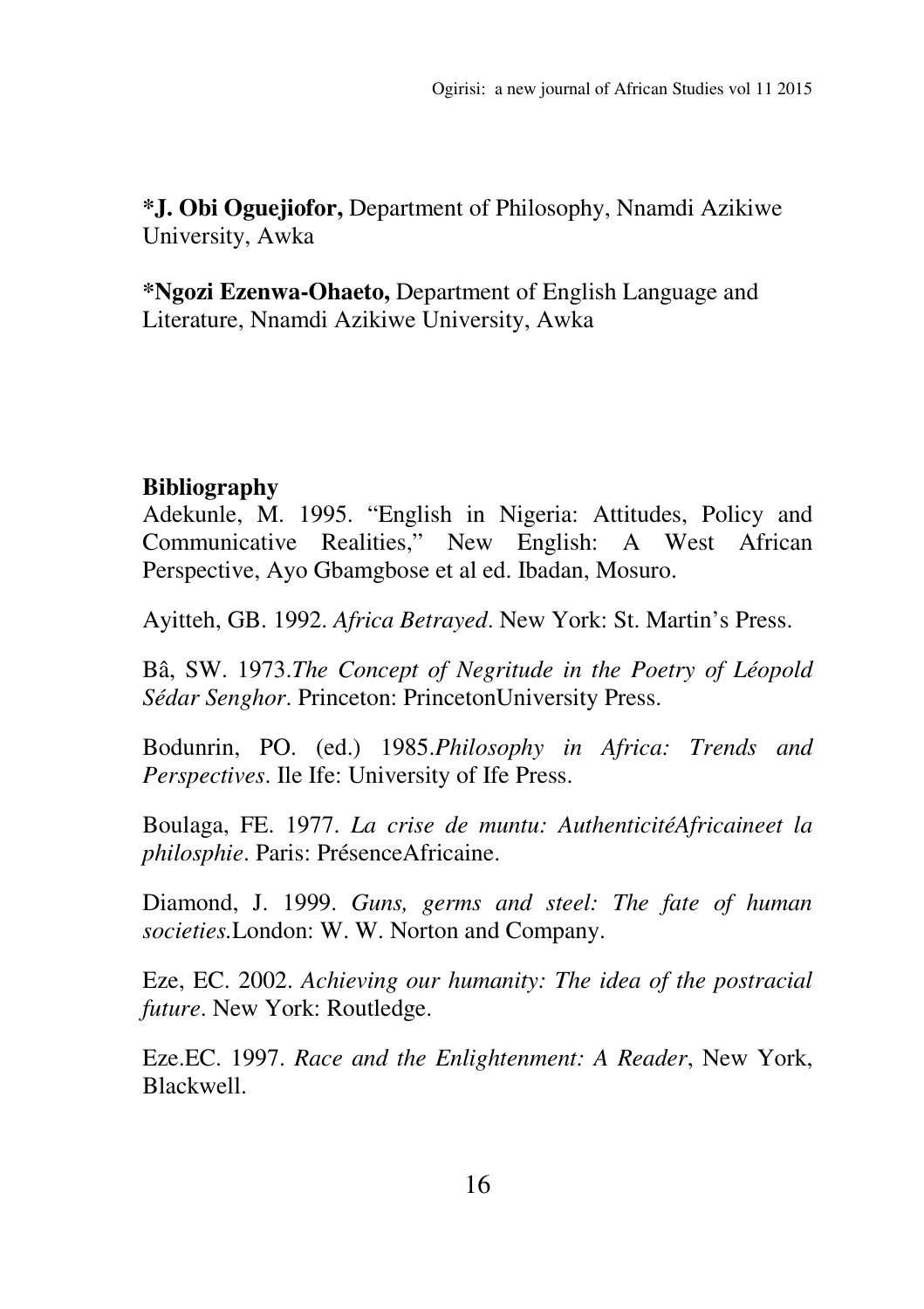Ezenwa-Ohaeto, Ngozi & Odochi Akujobi. 2013 "English as a Second Language in Nigeria*:* A Reality or Farce?" *Awka Journal of Englishand Literary Studies.* 4: 41-55.

Hegel, GWF. *Lectures on the philosophy of world history*, transNisbet, HB. Cambridge: CambridgeUniversity Press.

Hodgkin, T. ed 1975. *The Nigerian Perspective, 2nd* ed. London: OxfordUniv Press.

Immerwahr, J. 1992. Hume's revised racism. *Journal of History of Ideas*.52: 481 – 483.

Isichei, E., 1973. *The Ibos and the Europeans,*London: Faber and Faber.

James, G. 1954. *Stolen Legacy: Egyptian Origins of Western Philosophy*.

Leith-Ross, S. 1939.*African Women*, London: Routledge and Kegan Paul.

Masolo, DA. 1994. *African Philosophy in Search of Identity*. Bloomington: IndianaUniversity Press.

Meek, CK, 1937.*Law and Authority in a Nigerian Tribe*, London: OxfordUniversity Press.

Montesquieu, C. de. 1989. *The spirit of the laws.*Cambridge: CambridgeUniversity Press.

Mudimbe, VY. 1988. *The Invention of Africa: Gnosis, Philosophy, and the Order of Knowledge.*Bloomington: IndianaUniversity Press.

Norton, B. 2013.*Identity and Language Learning,* 2nd ed. Bristol: Multilingual Matters

Nwala, TU. (ed.) 1992.*Critical review of the great debate on African philosophy* (1979 – 1990).Nsukka: University of Nigeria Press.